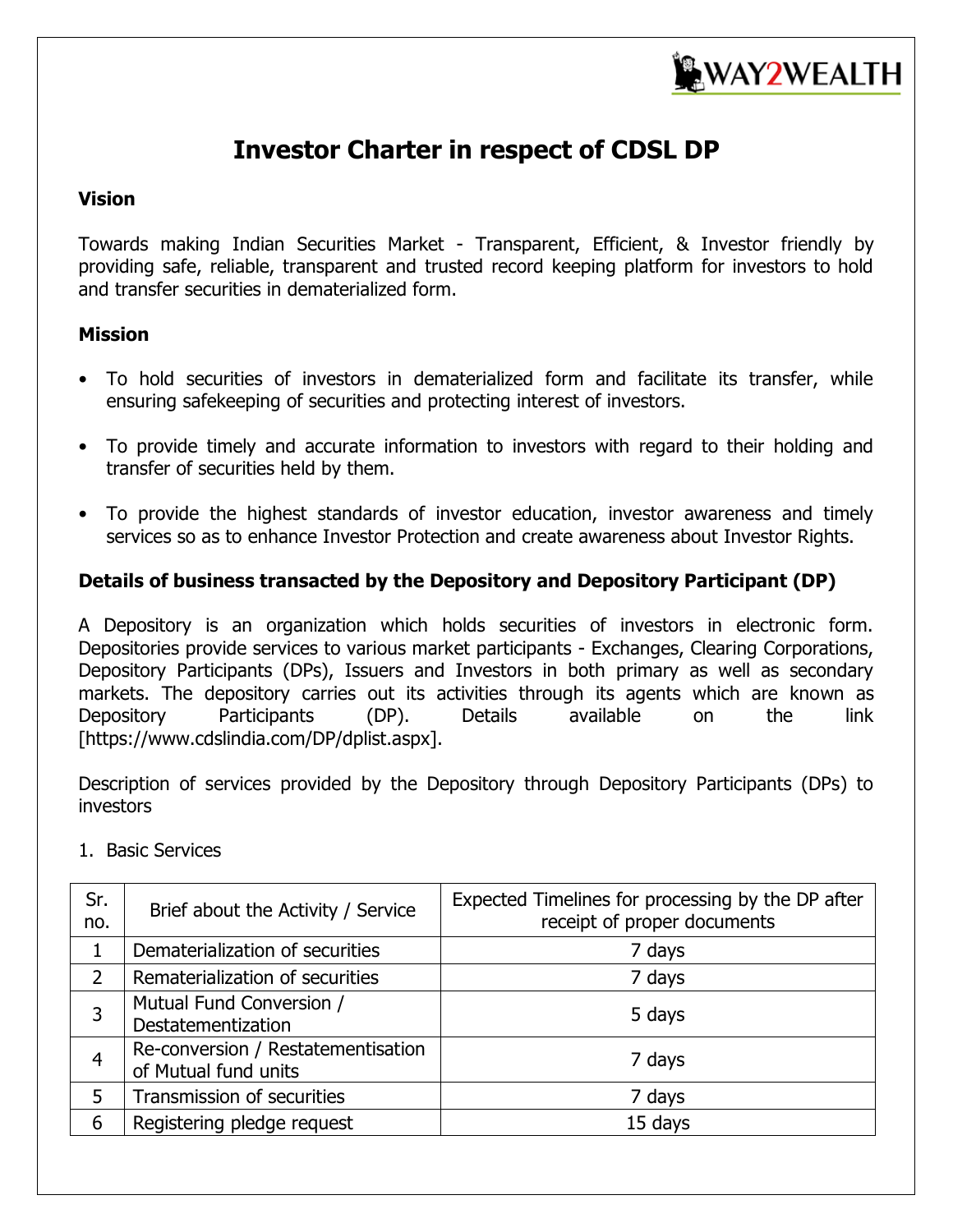

| Closure of demat account<br>30 days |                                                                                                                                      |  |  |  |  |
|-------------------------------------|--------------------------------------------------------------------------------------------------------------------------------------|--|--|--|--|
| Settlement Instruction              | Depositories to accept physical DIS for pay-in of<br>securities up to 4 p.m. and DIS in electronic form<br>up to 6 p.m. on $T+1$ day |  |  |  |  |

2. Depositories provide special services like pledge, hypothecation, internet-based services etc. in addition to their core services and these include

| Sr.<br>no. | <b>Type of Activity / Service</b>                          | <b>Brief about the Activity / Service</b>                                                                                                                                                                                                                                                                                                                                                                                                                                                                                                                                                                                                                       |  |  |
|------------|------------------------------------------------------------|-----------------------------------------------------------------------------------------------------------------------------------------------------------------------------------------------------------------------------------------------------------------------------------------------------------------------------------------------------------------------------------------------------------------------------------------------------------------------------------------------------------------------------------------------------------------------------------------------------------------------------------------------------------------|--|--|
| 1.         | <b>Value Added Services</b>                                | Depositories also provide value added services<br>such as<br>a. Basic Services Demat Account (BSDA) [link<br>to be provided by DPs] <sup>1</sup><br>b. Transposition cum dematerialization [link to<br>be provided by DPs] <sup>2</sup><br>c. Linkages with Clearing System [link to be<br>provided by DPs] <sup>3</sup><br>d. Distribution of cash and non-cash<br>corporate benefits (Bonus, Rights, IPOs<br>etc.), stock lending, demat of NSC / KVP, demat<br>of warehouse receipts etc.                                                                                                                                                                    |  |  |
| 2.         | Consolidated<br>Account<br>statement<br>(CAS)              | CAS is issued 10 days from the end of the<br>month (if there were transactions<br>the<br>in<br>previous month) or half yearly<br>(if<br>no<br>transactions).                                                                                                                                                                                                                                                                                                                                                                                                                                                                                                    |  |  |
| 3.         | Digitalization of services provided by<br>the depositories | Depositories offer below technology solutions<br>and e-facilities to their demat account holders<br>through DPs:<br>a. E-account opening: Details available on the<br>link [link to be provided by DPs] <sup>4</sup><br>b. Online instructions for execution: Details<br>available on the link [link to be provided by<br>$DPs$ <sup>[5]</sup><br>c. e-DIS / Demat Gateway: Details available<br>on the link [link to be provided by DPs] <sup>6</sup><br>d. e-CAS facility: Details available on the link<br>[link to be provided by DPs] <sup>7</sup><br>Miscellaneous services: Details available on the<br>link [link to be provided by $DPs]$ <sup>8</sup> |  |  |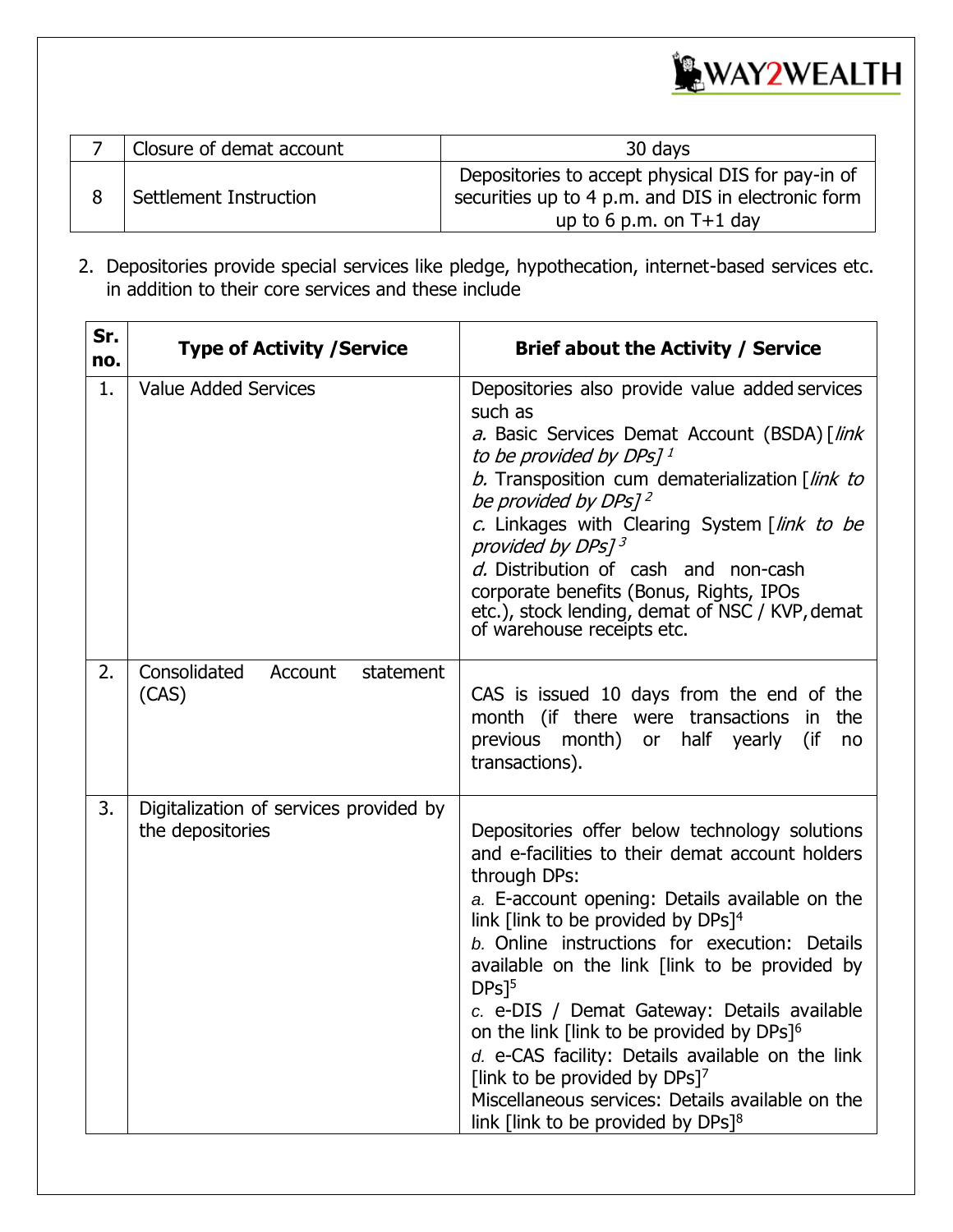

## **Details of Grievance Redressal Mechanism**

1. The Process of investor grievance redressal

|    |                                                                   | Investor can lodge complaint/ grievance against the<br>Depository/DP in the following ways:                                                                                                                                                                                                                                                                 |
|----|-------------------------------------------------------------------|-------------------------------------------------------------------------------------------------------------------------------------------------------------------------------------------------------------------------------------------------------------------------------------------------------------------------------------------------------------|
|    | Complaint/<br>Investor<br>Grievances                              | a. Electronic mode -<br>(i) SCORES (a web based centralized grievance<br>redressal system of SEBI).<br>https://www.scores.gov.in/scores/Welcome.html                                                                                                                                                                                                        |
| 1. |                                                                   | (ii) Respective Depository's web portal dedicated for<br>the filing of compliant                                                                                                                                                                                                                                                                            |
|    |                                                                   | https://www.cdslindia.com/Footer/grievances.aspx                                                                                                                                                                                                                                                                                                            |
|    |                                                                   | (iii) Emails to designated email IDs of Depository<br>complaints@cdslindia.com                                                                                                                                                                                                                                                                              |
|    |                                                                   | b. Offline mode [details of link to the form to be<br>provided by DPs]                                                                                                                                                                                                                                                                                      |
|    |                                                                   | The complaints/ grievances lodged directly with the<br>Depository shall be resolved within 30 days.                                                                                                                                                                                                                                                         |
| 2. | Investor<br>Grievance Redressal<br><b>Committee of Depository</b> | If no amicable resolution is arrived, then the Investor<br>has the option to refer the complaint/ grievance to the<br>Grievance Redressal Committee (GRC) of the<br>Depository. Upon receipt of reference, the GRC will<br>endeavor to resolve the complaint/ grievance by<br>hearing the parties and examining the necessary<br>information and documents. |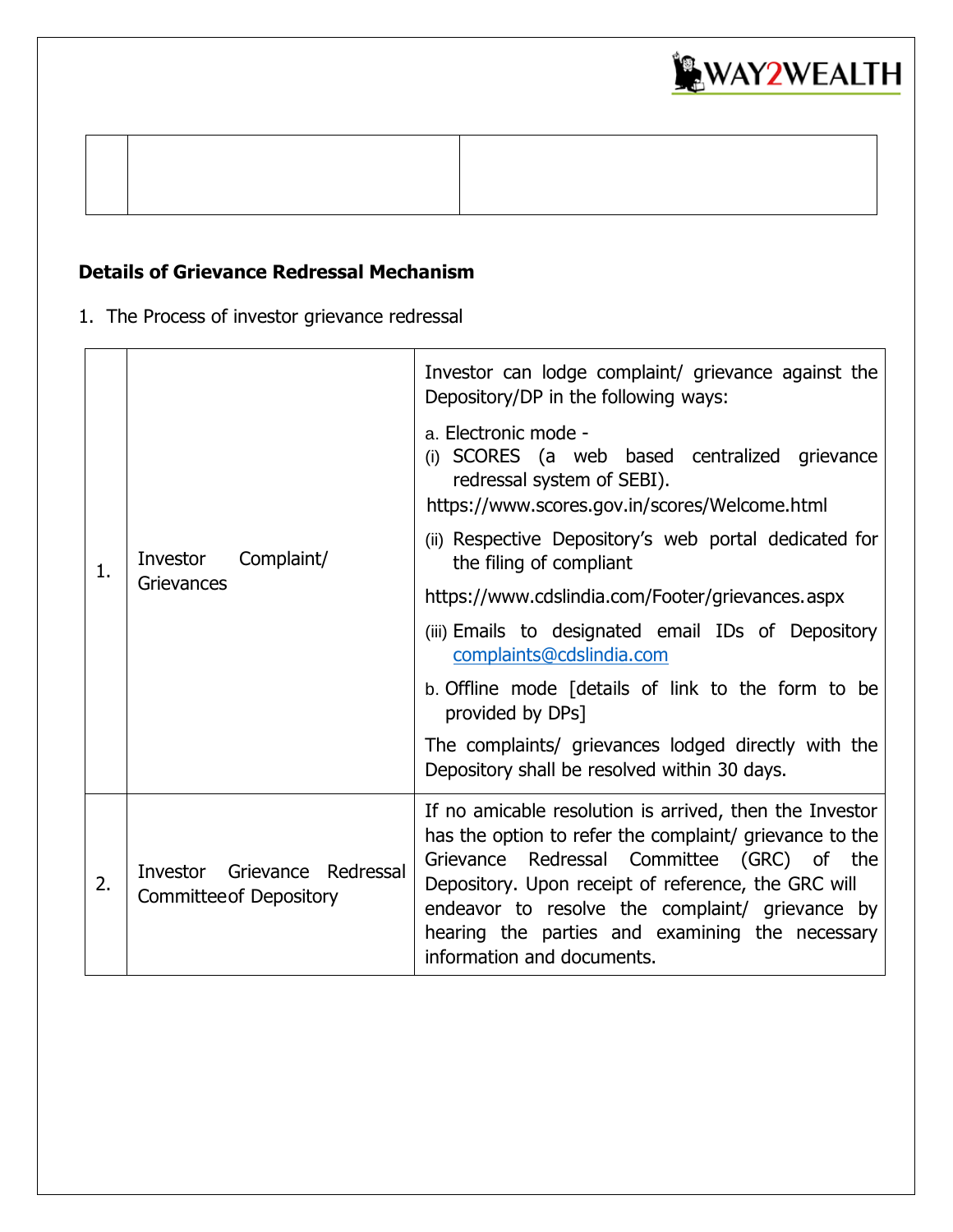

| Arbitration proceedings<br>3. |  | The Investor may also avail the arbitration mechanism<br>set out in the Byelaws and Business Rules/Operating<br>Instructions of the Depository in relation to any<br>grievance, or dispute relating to depository services.<br>The arbitration reference shall be concluded by way of<br>issue of an arbitral award within 4 months from the<br>date of appointment of arbitrator(s). |
|-------------------------------|--|---------------------------------------------------------------------------------------------------------------------------------------------------------------------------------------------------------------------------------------------------------------------------------------------------------------------------------------------------------------------------------------|
|-------------------------------|--|---------------------------------------------------------------------------------------------------------------------------------------------------------------------------------------------------------------------------------------------------------------------------------------------------------------------------------------------------------------------------------------|

2. For the Multi-level complaint resolution mechanism available at the Depositories [link to be provided by the Participants] <sup>9</sup>

#### **Guidance pertaining to special circumstances related to market activities: Termination of the Depository Participant**

| SI No. | <b>Type of special circumstances</b>                                                                                                                                                                                                                                                                             | <b>Timelines for the Activity/ Service</b>                                                                                                                                                                         |  |  |
|--------|------------------------------------------------------------------------------------------------------------------------------------------------------------------------------------------------------------------------------------------------------------------------------------------------------------------|--------------------------------------------------------------------------------------------------------------------------------------------------------------------------------------------------------------------|--|--|
|        | • Depositories to terminate<br>the<br>participation in case a participant no<br>longer meets the eligibility criteria and/or<br>any other grounds as mentioned in the<br>bye laws like suspension of trading<br>member by the Stock Exchanges.<br>• Participant surrenders the participation<br>by its own wish. | Client will have a right to transfer all its<br>securities to any other Participant of its<br>choice without any charges for the transfer<br>within 30 days from the date of intimation<br>by way of letter/email. |  |  |

Dos and Don'ts for Investors [For Do's and Don'ts please refer to the link <https://www.way2wealth.com/investor-awareness/>

Rights of investors For rights, please refer to the link [https://www.way2wealth.com/customer](https://www.way2wealth.com/customer-care/downloads/)[care/downloads/](https://www.way2wealth.com/customer-care/downloads/)

Responsibilities of Investors For responsibilities, please refer to the link <https://www.way2wealth.com/customer-care/downloads/>

#### **INFORMATION CONTAINED IN LINKS TO THE INVESTOR CHARTER FOR DEPOSITORIES AND DPS**

This document contains the contents pertaining to the qualifier "[https://www.cdslindia.com/Investors/InvestorCharter.html]" in the Investor Charter main document. The same is to be made available by the Depositories on their websites and weblinks to the same is to be provided for incorporation in the Investor Charter.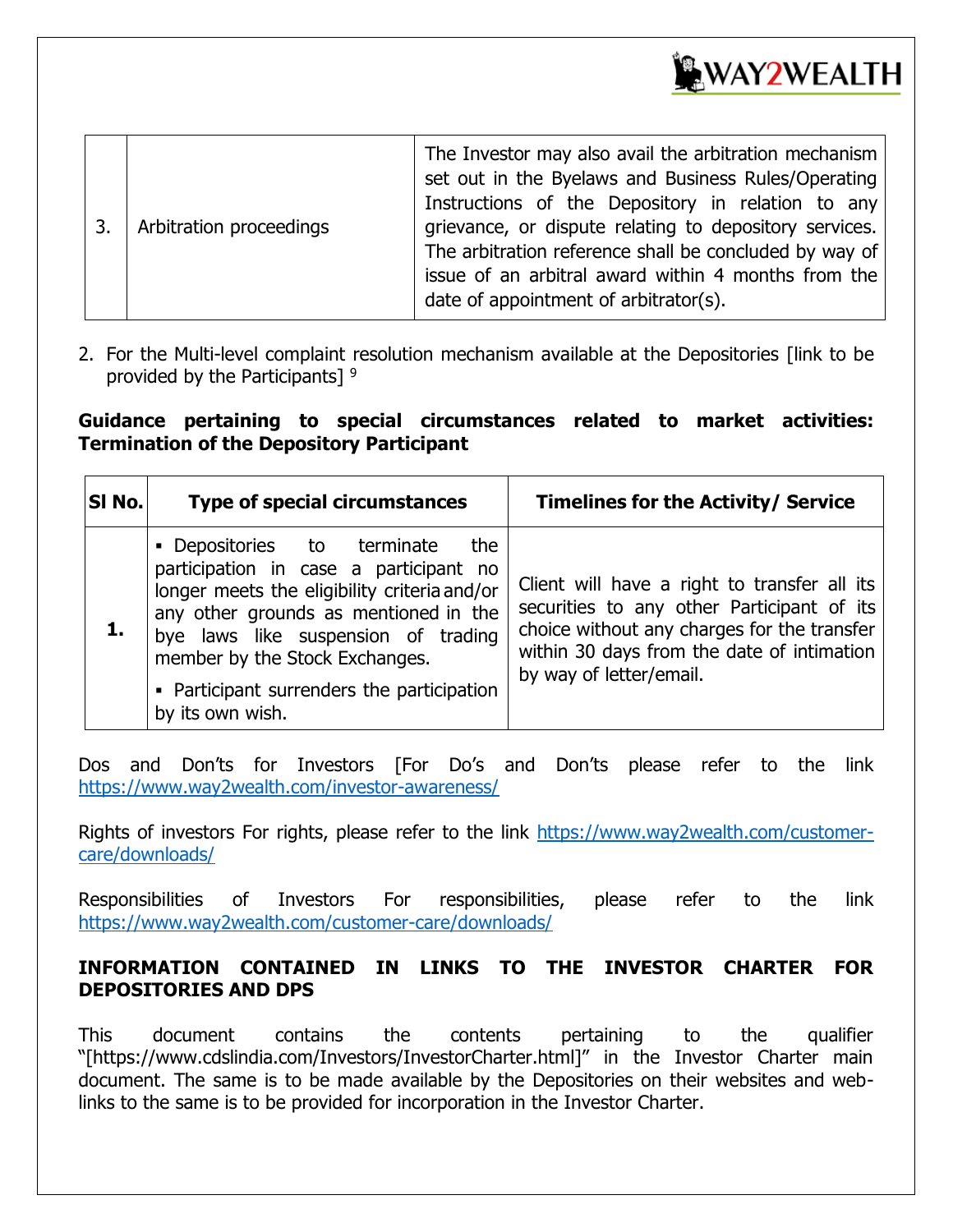

For reasons of convenience, the contents in main Charter and this document have been mapped with the same superscript.

## **Para 4 (2) of Investor Charter**

### **Point 1: Value Added Services**

- a. **Basic Services Demat Account (BSDA) <sup>1</sup> :** The facility of BSDA with limited services for eligible individuals was introduced with the objective of achieving wider financial inclusion and to encourage holding of demat accounts. No Annual Maintenance Charges (AMC) shall be levied, if the value of securities holding is upto Rs. 50,000. For value of holdings between Rs 50,001- 2,00,000, AMC not exceeding Rs 100 is chargeable. In case of debt securities, there are no AMC charges for holding value upto Rs 1,00,000 and a maximum of Rs 100 as AMC is chargeable for value of holdings between Rs 1,00,001 and Rs 2,00,000.
- b. **Transposition cum dematerialization <sup>2</sup> :** In case of transposition-cum- dematerialisation, client can get securities dematerialised in the same account if the names appearing on the certificates match with the names in which the account has been opened but are in a different order. The same may be done by submitting the security certificates along with the Transposition Form and Demat Request Form.
- c. **Linkages with Clearing System <sup>3</sup> :** for actual delivery of securities to the clearing system from the selling brokers and delivery of securities from the clearing system to the buying broker.

#### **Point 2: Digitization of services provided by the depositories**

- a. **E-account opening <sup>4</sup>:** Account opening through digital mode, popularly known as "On-line Account opening", wherein investor intending to open the demat account can visit DP website, fill in the required information, submit the required documents, conduct video IPV and demat account gets opened without visiting DPs office.
- b. **Online instructions for execution <sup>5</sup> :** internet-enabled services like Speed-e (NSDL) & Easiest (CDSL) empower a demat account holder in managing his/her securities 'anytimeanywhere' in an efficient and convenient manner and submit instructions online without the need to use paper. These facilities allows Beneficial Owner (BO) to submit transfer instructions and pledge instructions including margin pledge from their demat account. The instruction facilities are also available on mobile applications through android, windows and IOS platforms.
- c. **e-DIS / Demat Gateway <sup>6</sup> :** Investors can give instructions for transfer of securities through e-DIS apart from physical DIS. Here, for on-market transfer of securities, investors need to provide settlement number along with the ISIN and quantity of securities being authorized for transfer. Client shall be required to authorize each e-DIS valid for a single settlement number / settlement date, by way of OTP and PIN/password, both generated at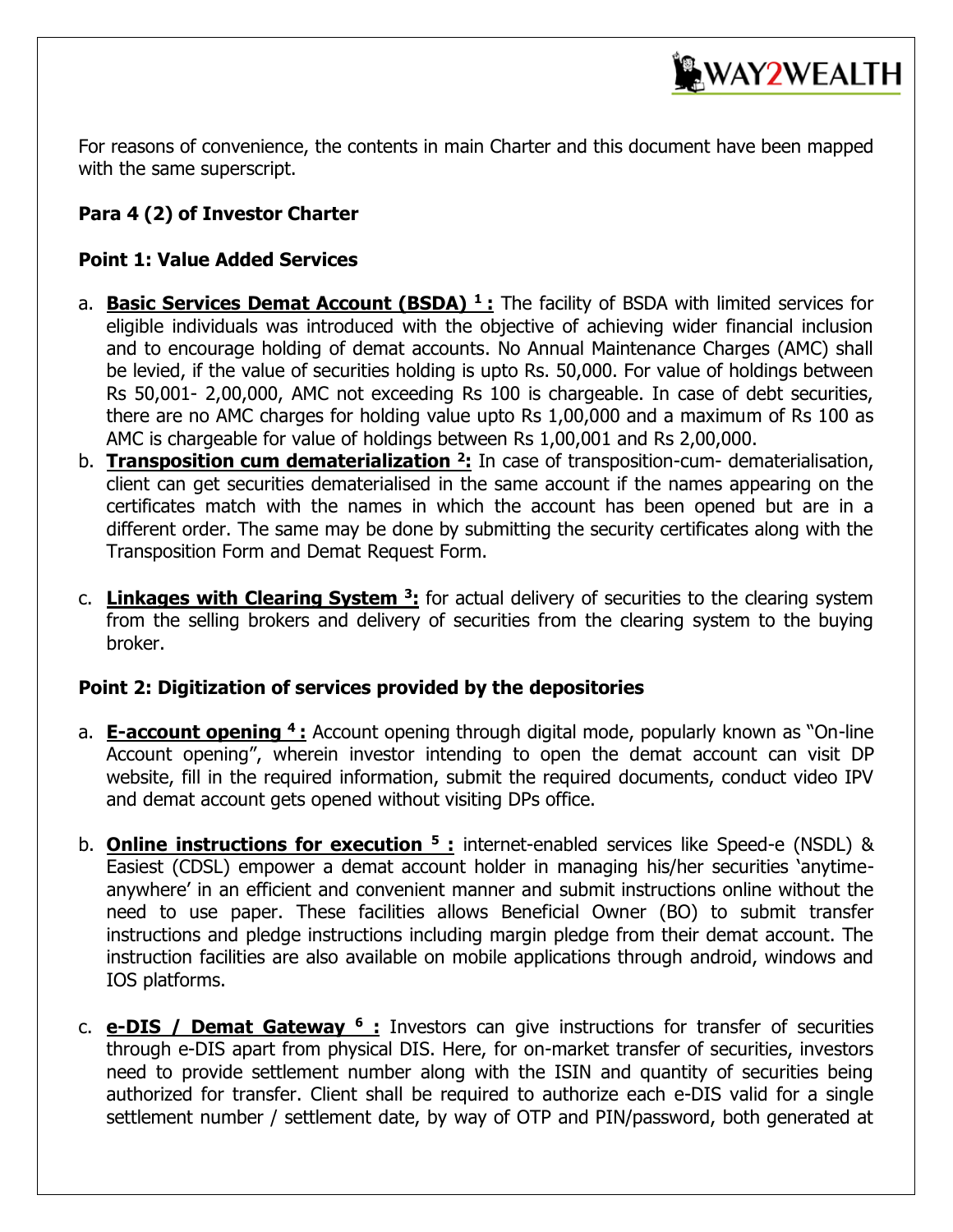

Depositories end. Necessary risk containment measures are being adopted by Depositories in this regard.

- d. **e-CAS facility <sup>7</sup> :** Consolidated Account Statements are available online and could also be accessed through mobile app to facilitate the investors to view their holdings in demat form.
- e. **Miscellaneous services <sup>8</sup> :** Transaction alerts through SMS, e-locker facilities, chatbots for instantaneously responding to investor queries etc. have also been developed.

#### **Para 5(1) of Investor Charter**

#### **Point 2 (Investor Grievance Redressal Committee of Depository) <sup>9</sup> :**

If no amicable resolution is arrived, then the Investor has the option to refer the complaint/ grievance to the Grievance Redressal Committee (GRC) of the Depository. Upon receipt of reference, the GRC will endeavor to resolve the complaint/ grievance by hearing the parties and examining the necessary information and documents.

#### **Point 3 (Arbitration proceedings) <sup>10</sup> :**

The Investor may also avail the arbitration mechanism set out in the Byelaws and Business Rules/Operating Instructions of the Depository in relation to any grievance, or dispute relating to depository services. The arbitration reference shall be concluded by way of issue of an arbitral award within 4 months from the date of appointment of arbitrator(s).

#### **Para 5(2) of Investor Charter**

#### **Complaint Resolution process at Depositories <sup>11</sup>**

Complaint Resolution process at Depositories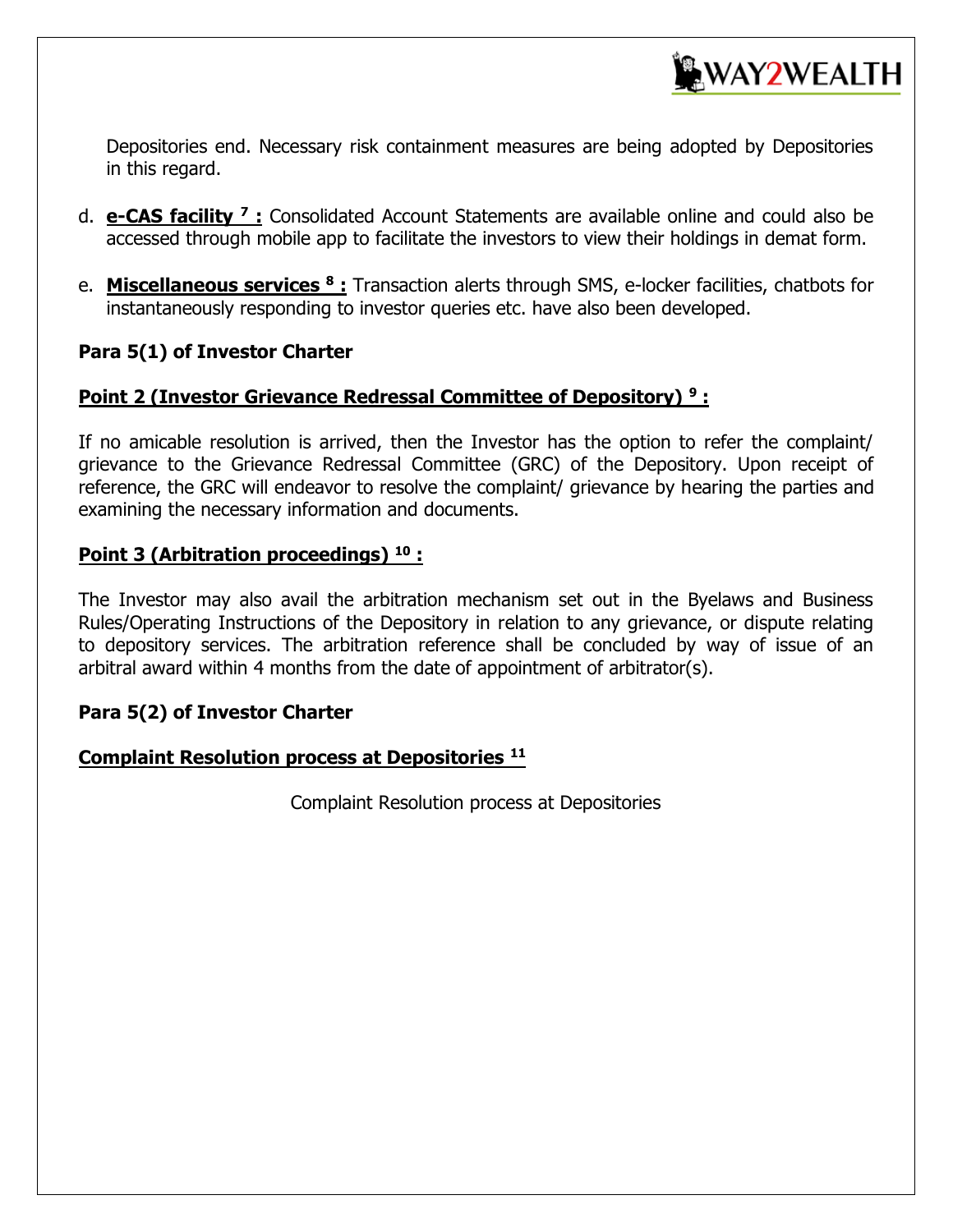



## **Para 7 of Investor Charter**

### **Dos and Don'ts for Investor <sup>12</sup> :**

| SI No. | Guidance                                                                                                                                                                                                                   |  |  |  |  |  |
|--------|----------------------------------------------------------------------------------------------------------------------------------------------------------------------------------------------------------------------------|--|--|--|--|--|
|        | Always deal with a SEBI registered Depository Participant for opening a demat<br>account.                                                                                                                                  |  |  |  |  |  |
| 2.     | Read all the documents carefully before signing them.                                                                                                                                                                      |  |  |  |  |  |
| 3.     | Before granting Power of attorney to operate your demat account to an intermediary<br>like Stockbroker, Portfolio Management Services (PMS) etc., carefully examine the<br>scope and implications of powers being granted. |  |  |  |  |  |
| 4.     | Always make payments to registered intermediary using banking channels. No payment<br>should be made in name of employee of intermediary.                                                                                  |  |  |  |  |  |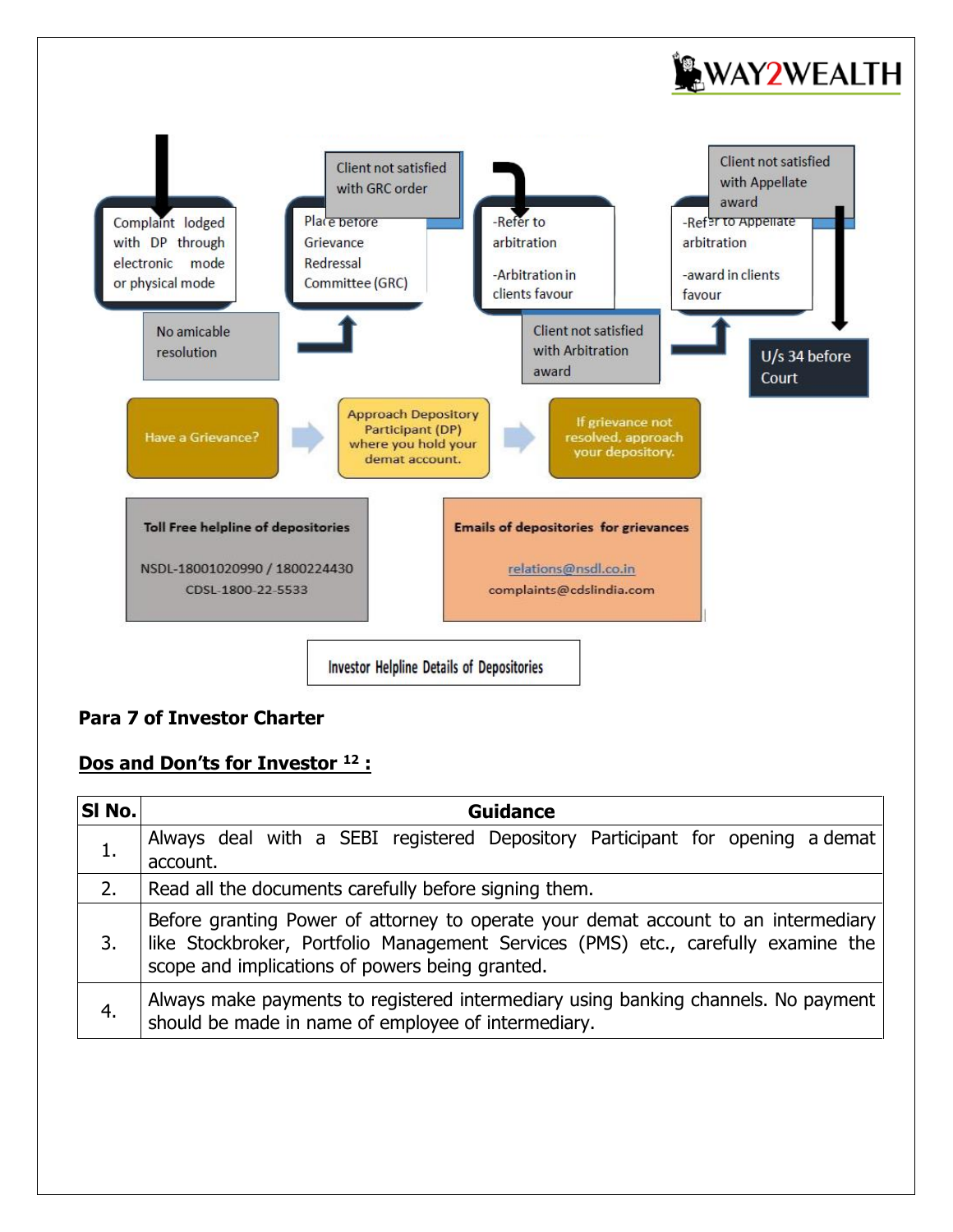

| 5.  | Accept the Delivery Instruction Slip (DIS) book from your DP only (pre-printed with a<br>serial number along with your Client ID) and keep it in safe custody and do not sign or<br>issue blank or partially filled DIS slips.<br>Always mention the details like ISIN, number of securities accurately. In case of any<br>queries, please contact your DP or broker and it should be signed by all demat account<br>holders.<br>Strike out any blank space on the slip and Cancellations or corrections on the DIS<br>should be initialed or signed by all the account holder(s).<br>Do not leave your instruction slip book with anyone else.<br>Do not sign blank DIS as it is equivalent to a bearer cheque. |
|-----|------------------------------------------------------------------------------------------------------------------------------------------------------------------------------------------------------------------------------------------------------------------------------------------------------------------------------------------------------------------------------------------------------------------------------------------------------------------------------------------------------------------------------------------------------------------------------------------------------------------------------------------------------------------------------------------------------------------|
| 6.  | Inform any change in your Personal Information (for example address or Bank Account<br>details, email ID, Mobile number) linked to your demat account in the prescribed format<br>and obtain confirmation of updation in system                                                                                                                                                                                                                                                                                                                                                                                                                                                                                  |
| 7.  | Mention your Mobile Number and email ID in account opening form to receive SMS alerts<br>and regular updates directly from depository.                                                                                                                                                                                                                                                                                                                                                                                                                                                                                                                                                                           |
| 8.  | Always ensure that the mobile number and email ID linked to your demataccount<br>are the same as provided at the time of account opening/updation.                                                                                                                                                                                                                                                                                                                                                                                                                                                                                                                                                               |
| 9.  | Do not share password of your online trading and demat account with anyone.                                                                                                                                                                                                                                                                                                                                                                                                                                                                                                                                                                                                                                      |
| 10. | Do not share One Time Password (OTP) received from banks, brokers, etc. These are<br>meant to be used by you only.                                                                                                                                                                                                                                                                                                                                                                                                                                                                                                                                                                                               |
| 11. | Do not share login credentials of e-facilities provided by the depositories such as e-<br>DIS/demat gateway, SPEED-e/easiest etc. with anyone else.                                                                                                                                                                                                                                                                                                                                                                                                                                                                                                                                                              |
| 12. | Demat is mandatory for any transfer of securities of Listed public limited companies<br>with few exceptions.                                                                                                                                                                                                                                                                                                                                                                                                                                                                                                                                                                                                     |
| 13. | If you have any grievance in respect of your demat account, please write to<br>designated email IDs of depositories or you may lodge the same with SEBI online at<br>https://scores.gov.in/scores/Welcome.html                                                                                                                                                                                                                                                                                                                                                                                                                                                                                                   |
| 14. | Keep a record of documents signed, DIS issued and account statements received.                                                                                                                                                                                                                                                                                                                                                                                                                                                                                                                                                                                                                                   |
| 15. | As Investors you are required to verify the transaction statement carefully for all debits<br>and credits in your account. In case of any unauthorized debit or credit, inform the DP<br>or your respective Depository.                                                                                                                                                                                                                                                                                                                                                                                                                                                                                          |
| 16. | Appoint a nominee to facilitate your heirs in obtaining the securities in your demat<br>account, on completion of the necessary procedures.                                                                                                                                                                                                                                                                                                                                                                                                                                                                                                                                                                      |
| 17. | Register for Depository's internet-based facility or download mobile app of thedepository<br>to monitor your holdings.                                                                                                                                                                                                                                                                                                                                                                                                                                                                                                                                                                                           |
| 18. | Ensure that, both, your holding and transaction statements are received periodically as<br>instructed to your DP. You are entitled to receive a transactionstatement every month if<br>you have any transactions.                                                                                                                                                                                                                                                                                                                                                                                                                                                                                                |
| 19. | Do not follow herd mentality for investments. Seek expert and professionaladvice for<br>your investments                                                                                                                                                                                                                                                                                                                                                                                                                                                                                                                                                                                                         |
| 20. | Beware of assured/fixed returns.                                                                                                                                                                                                                                                                                                                                                                                                                                                                                                                                                                                                                                                                                 |
|     |                                                                                                                                                                                                                                                                                                                                                                                                                                                                                                                                                                                                                                                                                                                  |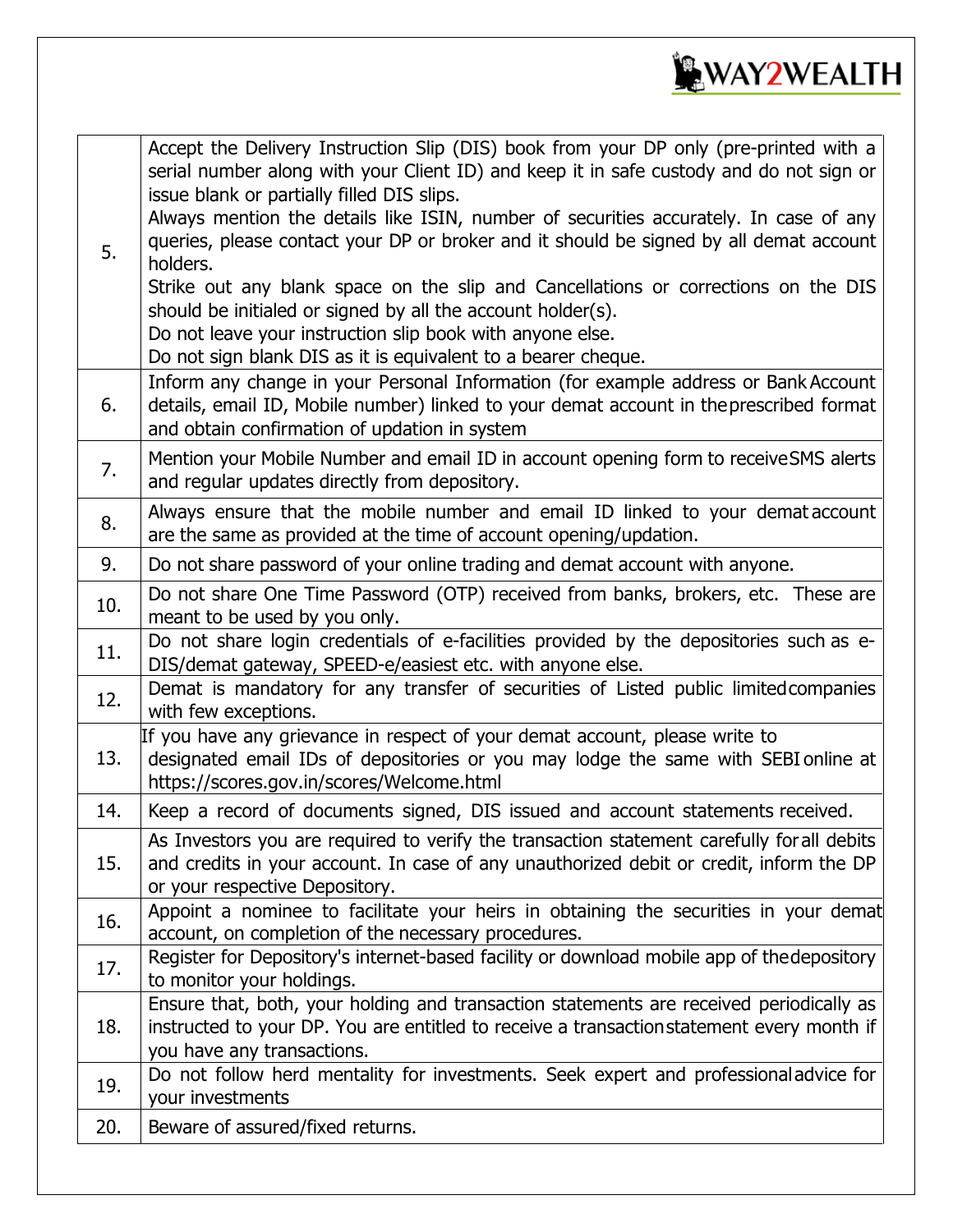

#### **Para 8 of Investor Charter**

### **Rights of investors <sup>13</sup> :**

- Receive a copy of KYC, copy of account opening documents.
- No minimum balance is required to be maintained in a demat account.
- No charges are payable for opening of demat accounts.
- If executed, receive a copy of Power of Attorney. However, Power of Attorney is not a mandatory requirement as per SEBI / Stock Exchanges. You have the right to revoke any authorization given at any time.
- You can open more than one demat account in the same name with single DP/ multiple DPs.
- Receive statement of accounts periodically. In case of any discrepancies in statements, take up the same with the DP immediately. If the DP does not respond, take up the matter with the Depositories.
- Pledge and /or any other interest or encumbrance can be created on demat holdings.
- Right to give standing instructions with regard to the crediting of securities in demat account.
- Investor can exercise its right to freeze/defreeze his/her demat account or specific securities / specific quantity of securities in the account, maintained with the DP.
- In case of any grievances, Investor has right to approach Participant or Depository or SEBI for getting the same resolved within prescribed timelines.
- Every eligible investor shareholder has a right to cast its vote on various resolutions proposed by the companies for which Depositories have developed an internet based 'e-Voting' platform.
- Receive information about charges and fees. Any charges/tariff agreed upon shall not increase unless a notice in writing of not less than thirty days is given to the Investor.

### **Para 9 of Investor Charter**

#### **Responsibilities of Investors <sup>14</sup> :**

- Deal with a SEBI registered DP for opening demat account, KYC and Depository activities.
- Provide complete documents for account opening and KYC (Know Your Client). Fill all the required details in Account Opening Form / KYC form in own handwriting and cancel out the blanks.
- Read all documents and conditions being agreed before signing the account opening form.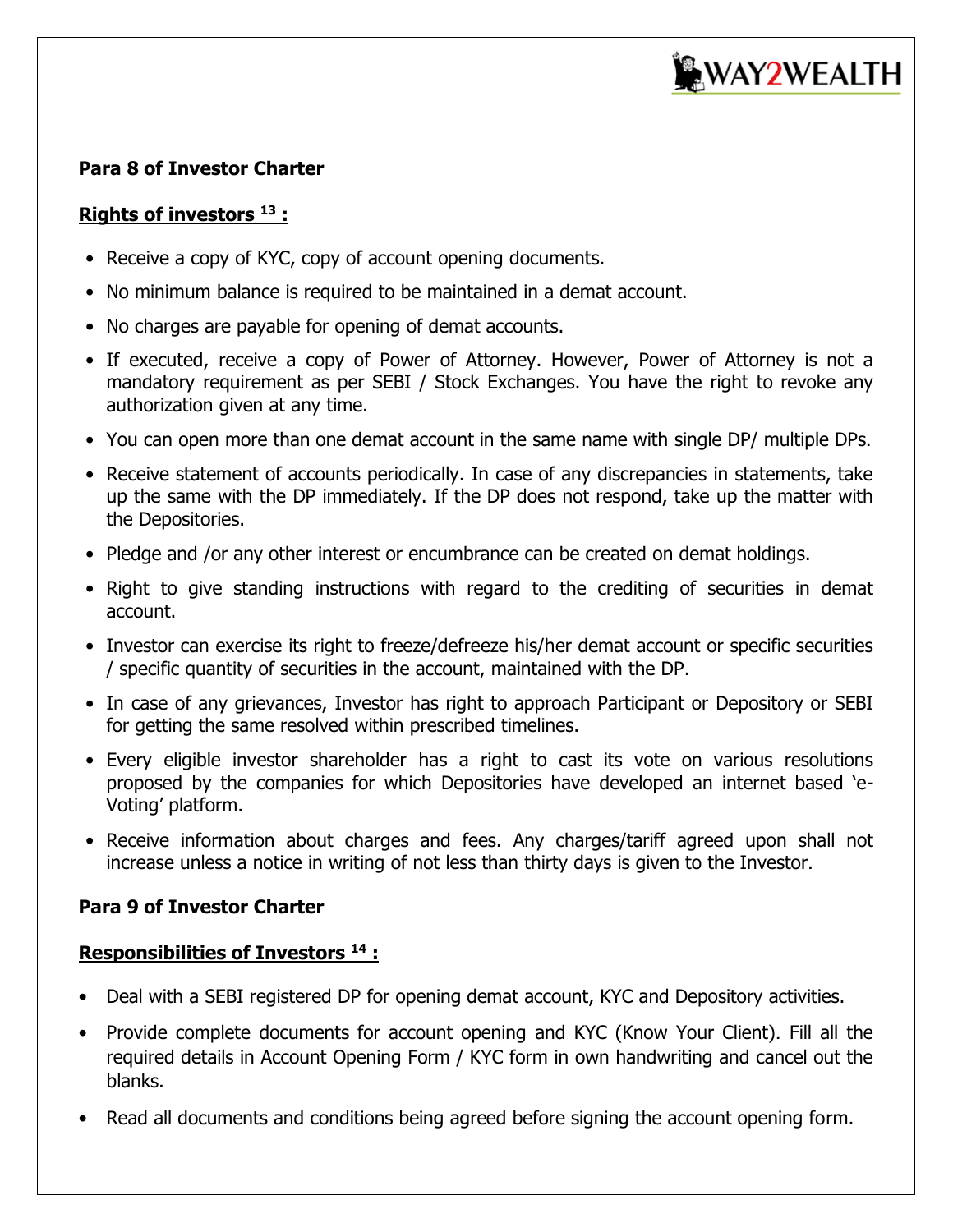

- Accept the Delivery Instruction Slip (DIS) book from DP only (preprinted with a serial number along with client ID) and keep it in safe custody and do not sign or issue blank or partially filled DIS.
- Always mention the details like ISIN, number of securities accurately.
- Inform any change in information linked to demat account and obtain confirmation of updation in the system.
- Regularly verify balances and demat statement and reconcile with trades / transactions.
- Appoint nominee(s) to facilitate heirs in obtaining the securities in their demat account.
- Do not fall prey to fraudsters sending emails and SMSs luring to trade in stocks / securities promising huge profits.

#### **Procedure to file Complaint on SCORES:**

Filing Complaints on SCORES- Easy & quick

- a. Register on SCORES portal
- b. Mandatory details for filing complaints on SCORES: Name, PAN, Address, Mobile Number, Email ID
- c. Benefits: Effective Communication, Speedy redressal of the grievances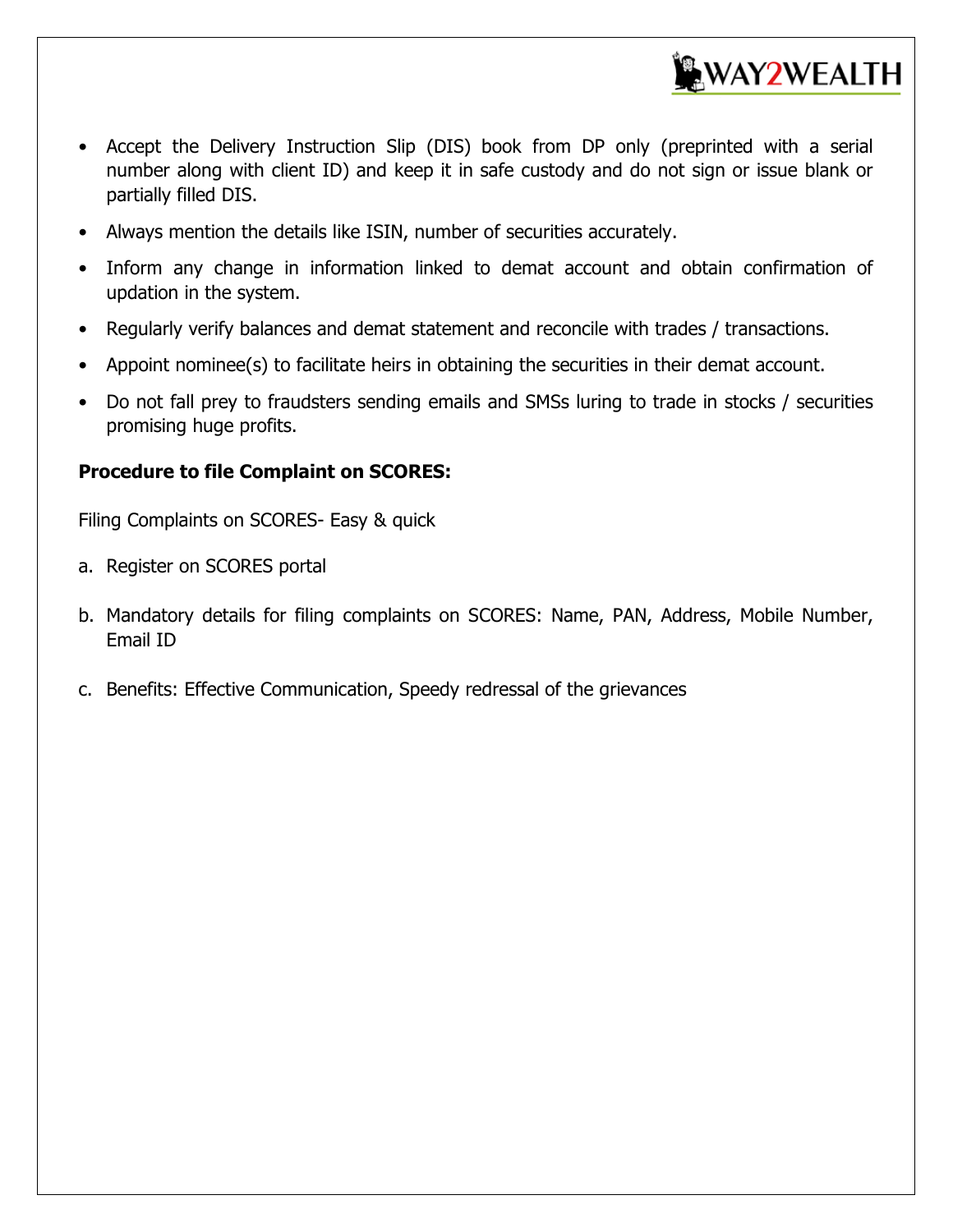

## **Data for every month ending (as on 31st May 2022)**

| Sr.            | <b>Received</b><br><b>From</b>              | <b>Carried</b><br>forward<br>from<br>previous<br>month | <b>Received</b><br>during<br>the<br>month | <b>Total</b><br><b>Pending</b> | <b>Resolved</b> | Pending at the<br>end of the month    |                                              | <b>Average</b><br><b>Resolution</b><br>time (in |
|----------------|---------------------------------------------|--------------------------------------------------------|-------------------------------------------|--------------------------------|-----------------|---------------------------------------|----------------------------------------------|-------------------------------------------------|
| <b>No</b>      |                                             |                                                        |                                           |                                |                 | <b>Pending</b><br>for $<$ 3<br>months | <b>Pending</b><br>for $> 3$<br><b>Months</b> | days)<br>(working<br>days)                      |
| $\mathbf{1}$   | <b>Directly</b><br>from<br><b>Investors</b> | $\mathbf 0$                                            | 0                                         | 0                              | 0               | $\mathbf 0$                           | $\mathbf{0}$                                 | $15 - 25$<br>working days                       |
| $\overline{2}$ | <b>SEBI</b><br>(SCORES)                     | $\overline{0}$                                         | 0                                         | 0                              | $\overline{0}$  | $\mathbf 0$                           | $\mathbf{0}$                                 | 10 working<br>days                              |
| 3              | DP-NSDL                                     | $\mathbf 0$                                            | 1                                         | 0                              | $\mathbf 1$     | $\mathbf 0$                           | $\mathbf 0$                                  | $15 - 25$<br>working days                       |
| $\overline{4}$ | Other<br><b>Sources</b><br>(if any)         | $\mathbf 0$                                            | 0                                         | 0                              | 0               | $\mathbf 0$                           | $\mathbf{0}$                                 | <b>NIL</b>                                      |
| 5              | Grand<br>Total                              | $\mathbf 0$                                            | 1                                         | $\bf{0}$                       |                 | $\bf{0}$                              | $\mathbf 0$                                  | $15 - 25$<br>working<br>days                    |

## **Trend of monthly disposal of complaints**

| Sr. No.            | <b>Month</b>  | <b>Carried forward from</b><br>previous month | <b>Received</b> | <b>Resolved</b> | <b>Pending</b> |
|--------------------|---------------|-----------------------------------------------|-----------------|-----------------|----------------|
| 1                  | Jun-21        | $\mathbf 0$                                   | $\mathbf{1}$    | 1               | 0              |
| $\overline{2}$     | Jul-21        | $\mathbf 0$                                   | 3               | 3               | O              |
| 3                  | Aug-21        | $\mathbf 0$                                   | $\overline{2}$  | $\overline{2}$  | <sup>0</sup>   |
| $\overline{4}$     | Sep-21        | $\mathbf 0$                                   |                 | 1               | 0              |
| 5                  | Oct-21        | $\mathbf 0$                                   | $\Omega$        | $\mathbf 0$     | O              |
| 6                  | <b>Nov-21</b> | $\overline{0}$                                | $\overline{2}$  | $\overline{2}$  | 0              |
| $\overline{7}$     | Dec-21        | $\overline{0}$                                | 1               | 1               | $\mathbf{0}$   |
| 8                  | Jan-22        | $\overline{0}$                                | $\mathbf{0}$    | $\overline{0}$  | U              |
| 9                  | Feb-22        | $\overline{0}$                                | $\mathbf{1}$    | 1               | $\overline{0}$ |
| 10                 | <b>Mar-22</b> | $\overline{0}$                                | $\mathbf{1}$    | 1               | U              |
| 11                 | Apr-22        | $\overline{0}$                                | $\overline{2}$  | $\overline{2}$  | 0              |
| 12                 | $May-22$      | $\mathbf 0$                                   | 1               | 1               | U              |
| <b>Grand Total</b> |               | 0                                             | 15              | 15              | 0              |